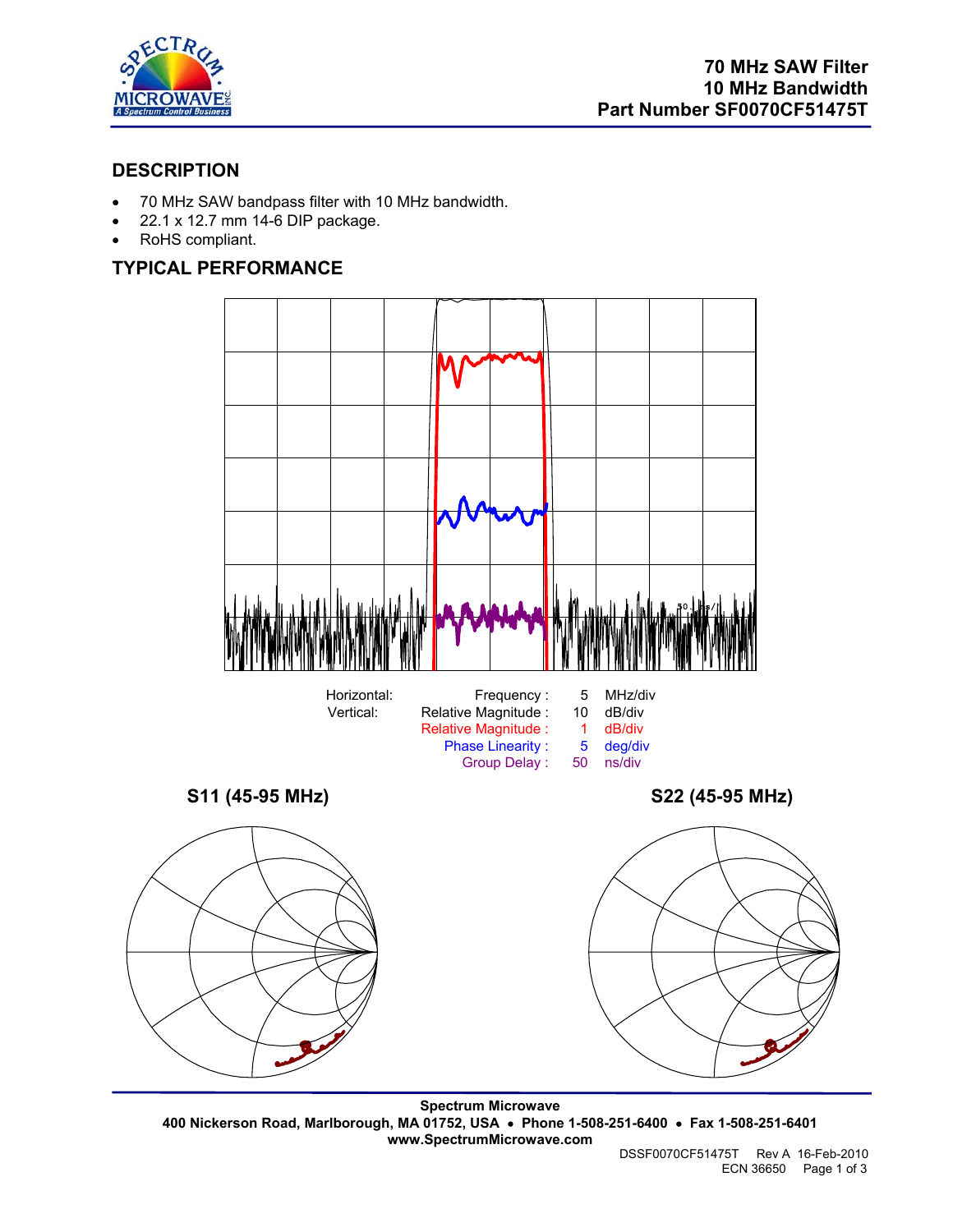

#### **SPECIFICATION**

| <b>Parameter</b>                              | <b>Min</b> | <b>Typ</b> | <b>Max</b> | <b>Units</b>    |
|-----------------------------------------------|------------|------------|------------|-----------------|
| Center Frequency, F <sub>c</sub> <sup>1</sup> | 69.85      | 70.0       | 70.15      | <b>MHz</b>      |
| Insertion Loss at Fc                          |            | 25.8       | 27         | dB              |
| 1 dB Bandwidth                                | 9.0        | 9.9        |            | <b>MHz</b>      |
| 3 dB Bandwidth                                | 10.0       | 10.2       |            | <b>MHz</b>      |
| 40 dB Bandwidth                               |            | 11.7       | 12.0       | <b>MHz</b>      |
| Passband Ripple                               |            | 0.7        | 1          | dB p-p          |
| Phase Ripple                                  |            | 2          | 4          |                 |
| Group Delay Ripple                            |            | 40         | 60         | ns p-p          |
| <b>Absolute Delay</b>                         |            | 2.5        |            | <b>us</b>       |
| <b>Ultimate Rejection</b>                     | 50         | 60         |            | dB              |
| Source and Load Impedance                     |            | 50         |            | ohms            |
| <b>Temperature Coefficient of Frequency</b>   |            | -86        |            | ppm/°C          |
| <b>Ambient Temperature</b>                    |            | 25         |            | $\rm ^{\circ}C$ |

Note: 1. Computed as the mean value of the 3 dB points.

### **MAXIMUM RATINGS**

| 'arameter                 |     | ЕE |     |
|---------------------------|-----|----|-----|
| Storage Temperature Range | -40 |    |     |
| Input Power Level         |     |    | dBm |

### **MATCHING CIRCUIT**



Note: External matching components are not required.